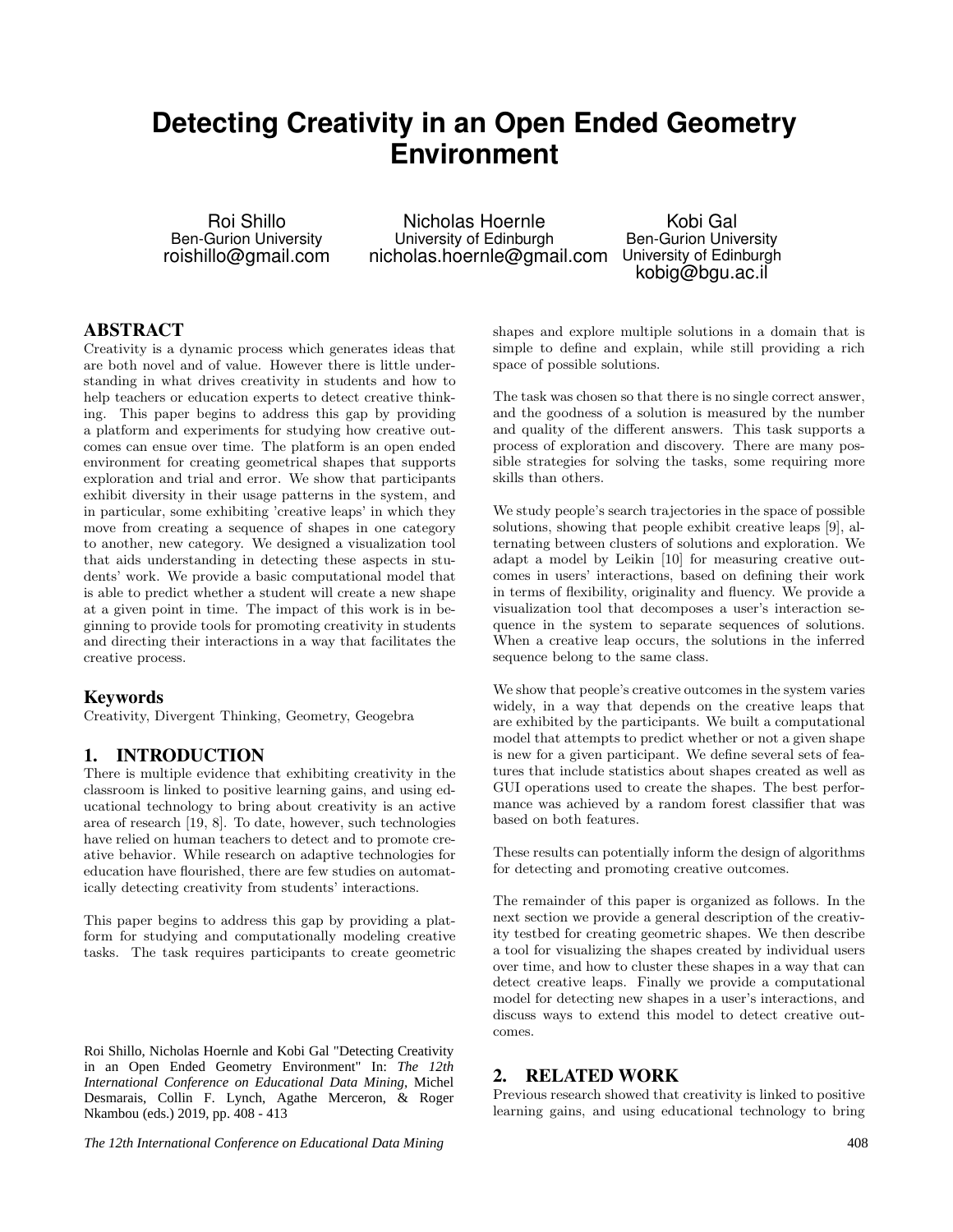about creativity is an active area of research [19]. While these programming environment support interactions that can lead to creative thinking, they rely completely on human teachers to detect and to promote this behavior.

We focus on the use of technology to promote divergent thinking, which is a type of creative ability that generates multiple answers to problems [18, 6]. Guilford [6] defines divergent thinking as generation of multiple answers to a problem. Torrance[17] defined fluency, flexibility, novelty, and elaboration as parameters that describe divergent thinking. Fluency is the ability to create large number of ideas for a problem that are useful. Flexibility is the ability to change direction, thinking strategies and point of views. Originality is the ability to generate novel and unconventional ideas. Unconventional ideas defined as statistically infrequent.

There are several works focusing on the use of technology to promote creative outcomes in students. Multi Solution Tasks (MST) is mathematics open ended problems with multiple correct answers that can reached in different ways [12]. MST improves the participant's understanding and the connection between his knowledge domains, skills and strategies [4]. Levav-Waynberg & Leikin [12] found that MSTs raised the connection between knowledge domains in geometry, and improve the fluency and flexibility of the participants. Geometry plays a major role in Math teaching. It includes visual, abstract and logical skills. Geometry created opportunities for investigation, generalization, deduction and gives autonomy to the learner to explore mathematics with his personalized preferences [12, 3].

Sophocleous & Pitta-Pantazi [16] found that using software environment for geometry enhanced the creative abilities of students by facilitating them to provide more, different and unique solutions.

Noy et al. [15] demonstrated the role of creative leaps in two dimensional geometry. They show that human players exhibit two types of exploration: 'scavenging', where similar shapes are accumulated, and 'creative leaps', where players shift to a new region in the shape space after a prolonged search. They show that the network of shapes created by human participants is different from the class of networks created by applying a simple random-walk algorithm. We extend their work in two ways. First by providing a computational model to detect new shapes; second in extending the notion of creative leaps to a framework that allows a richer set of actions to be created. In subsequent work they studied creative exploration using a scale invariant model that considers relative changes in signals [7].

There are few studies on automatically detecting creativity from students' interactions. An exception is Manske and Hoppe [14], who have used supervised learning methods to detect creativity in programming assignments that require mathematical skills. They combined low level features (e.g, code snippets) with higher level features (e.g., the use of recursion, number of lines of code) to train numerical predictors and predicted a creativity score for new solutions. Chuang et al.[2] used fuzzy logic to detect student's creativity measures in a gaming environment. Loveless et al.[13] studied the use of technology to promote aspects of cre-



Figure 1: Open Creativity App

ative thinking for student teachers, including the development of new ideas, modifying and evaluating the originality and value of work as it develops. These works relied on manual approaches for detecting creativity and did not study how to visualize these creative outcomes.

## 3. THE GEO CREATIVITY TESTBED

We designed an activity (built as a GeoGebra app) in which participants create geometric shapes by manipulating the shaded area that intersects two rectangles (See Figure 1).

Participants can employ geometric transformations on each rectangle according to several possible actions supporting by the testbed GUI: Translation (shifting a rectangle along the  $x$  or  $y$  axis), rotation (re-positioning the rectangle by changing one or more of its angles), re-sizing (increasing or decreasing the size of both of the rectangles). Creating different shapes requires to master different skills. It is easier to create polygons of varying number of sides by rotating the rectangles, but other types of shapes requires more steps, using more actions or have a precise positioning of the rectangles in designated angles.

To help with the positioning, participants can optionally choose to display the angels formed at the vertices, the length of the intersection shape sides, or position the two rectangles perpendicularly one to each other. At any point in time, participants can choose to submit their shape to a gallery. When the shape submitted to the gallery, the interface doesn't change and the participates continue their work from the same point.

The GUI design supports several key factors that have been shown to facilitate creative outcomes in students. First, it provides an open ended task in which there is no single correct answer, and the goodness of a solution is measured by the number and quality of the different answers [10].

Second, the task supports a process of exploration and discovery. Participants can manipulate two rectangles to create new shapes. Trial and error is a key part of the exploration process [5].

Third, understanding the task does not rely on complex or unique tool set. Participants with little knowledge in geometry can use the task and think about novel and useful categories. Participants with more knowledge and experience will have a better potential to think about new and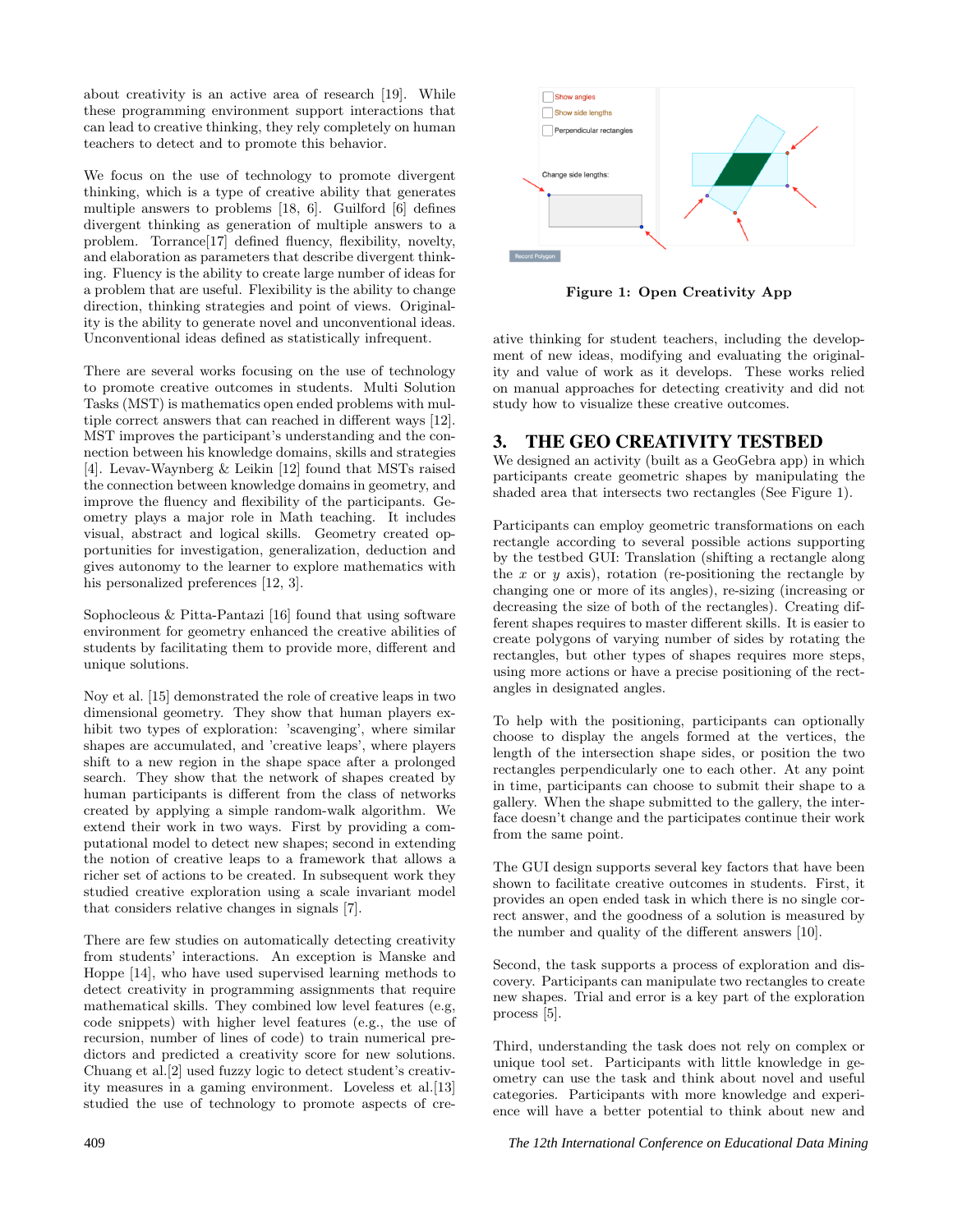

Figure 2: Categories Distribution over Participants

unconventional categories [1].

Fourth, there are many strategies to create shapes from the same category. Some requiring more skills or using more tools than others. For example, squares can be created by rotating and positioning the two rectangles, and also by using "perpendicular rectangles" option in the GUI menu [1].

This task is recommended activity by content developers for K4-K5 students that learn geometry. The idea is for students to learn to generate geometric shapes in a novel way (intersecting the two rectangles). The number of possible shapes that students can create with the system is not bounded.

#### 3.1 Procedure

We recruited 183 Participants (87 undergraduate students and 96 Mturk workers with varying educational background - high school, Bachelor and master graduates). All participants needed to pass a tutorial and comprehension quiz about the study in order to participate.

All participants were requested to "create as many different polygons types as possible by intersecting two rectangles." Students performed the task as part of an extracurricular activity and were not monetarily compensated. Participants in Mturk received monetary compensation as follows: 30 cents as a show up fee and 10 cents for every type of shape that they've created.

The task was limited by 10 minutes, and on average participants spent 4.5 minutes on the task.

Participants created between one and ten different shape categories (e.g., Polygon, square, etc.) and 1445 shapes in total. Figure 2 shows the frequency of the shape categories submitted by users to their portfolio. The  $x$  axis denotes the shape category; the blue bars display the number of shapes that was created for each category (values in the left vertical axis). The red line shows the percentage of participates that created shapes of the given category (values in the right vertical axis.

As shown by the figure, the most popular shape categories were Pentagon, Hexagons and "other"Quadrilaterals (quadrilaterals which were not rhombus, square or rectangles). The least popular shape categories were septagon, square and rectangles. There was a general correspondence between the number of times a shape was created and the number of users who created the shape. However, some shapes cat-



Figure 3: Visualization tool showing timeline of shapes (top), and shape sequences (bottom) for user ID 752

egories, namely Rhombus, square and rectangle, were more popular. For example, the Rhombus is the fourth most popular shape category, yet it is the second most popular shape among the users. We will show later that these shapes played a special part in people's creative process.

#### 3.2 Visualization Tool

We designed a visualization tool for studying how individual participants create shapes over time. Fig 3 shows the main interactive panel in the visualization system. The main panel shows the shapes created by an individual user (ID 752). The x axis represents time (in seconds) from commencement of the interaction, while the  $y$  axis represents the length of time (in seconds) it took to create shapes. For example, the coordinate (30, 4) shows the first shape created by the user (Rhombus) at time 30 and took 4 seconds to create. As shown in the figure, participant ID 752 created 11 shapes over a time span of 230 seconds. We can see that the participant exhibited high variance in the creation time of the shapes. For ease of analysis, there is a way to group shapes into temporal sequences according to the following criteria: First, a sequence has to include at least  $n$ contiguous shapes. Second, the probability that the next action belongs to the same sequence is greater than a designated threshold T. The threshold can be set in a way that maximizes the number of shapes in the sequence. A shape i commences a new sequence if  $P(\frac{\Delta_i-\mu}{\sigma})$  > T where  $\Delta_i$  is the length of time spent to create shape i,  $\mu$  and  $\sigma$  are the average time and standard deviation for creating shapes by the participant. In this way we consider the extent to which the creation time of each shape agrees with the individual participant (assuming a normal distribution over creation time).

Figure 3 shows four shape sequences that were created by the user, inferred by the criteria described above. We can see that sequence II and IV are relatively short and include shapes that share a common category (that of trapezoids or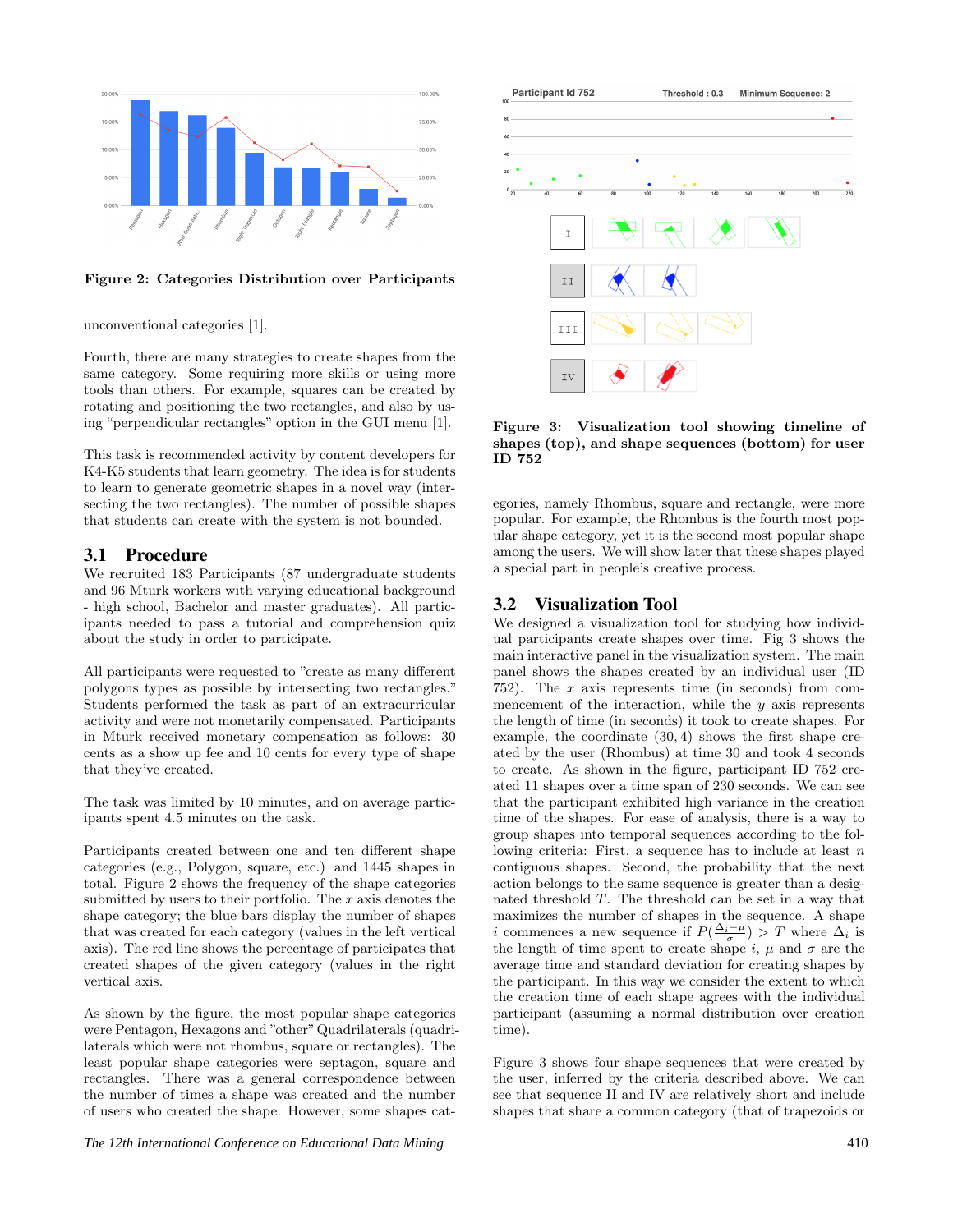hexagons, respectively). In contrast, sequence I and III are longer and include shapes of different categories. We next show how these sequences yield insights into creative aspects of the shape creation processes.

#### 3.3 Measuring Creativity

We measure the creativity of a participant following Torrance [17] who defined dimensions of flexibility, fluency and originality to describe creative solutions to problems: Fluency is the number of solutions that was proposed by the participant. Flexibility is the number of strategies that the participant applies for the solution. Originality is statistically infrequent ideas that were produced by students relative to their classes or groups.

We calculate the score by the formula suggested by Leikin [11], adapted to the geometry app. The flexibility of a shape  $i$  is 10 if the shape is new for this participant, or 1 otherwise. The originality of a shape  $i$  is 10 if the shape was chosen by fewer than 15% of participants (septagons), 1 if the shape was chosen by between 15% and 40% of participants (rectangles and squares), and 0.1 if the shape was chosen by more than 40% of participants.

The fluency of a shape is always 1. Let  $n$  be the number of shapes created by the participant (also the participant's fluency score). The creativity score of a participant is computed as  $\sum_{i=1}^{n} FX_i \cdot OR_i$  where  $FX_i$  and  $OR_i$  are the flexibility and originality of shape i.

# 4. CREATIVE LEAPS

Participants exhibited a diverse range of creativity scores in their work. The average score was 80 with a standard deviation of 54. To explain differences between students, we need to analyze the dynamics of how shapes were created. We will distinguish between two types of shape creation, those representing exploration in the space of possible concepts, and those representing exploitation of one of the concepts that is used to create shapes.

Koestler [9] describes a creative leap as the moment where a new dimension of possibilities appears. The creative leap signifies a point in the search space in which the learner discovers a new class of solutions and begins to exploits this space by creating shapes.

In sequence II and IV of participant 752 (shown in Figure 3) the participant exploits the concept of trapezoid and of hexagons, completing two shapes in each category. Both of these sequences represent creative leaps. In contrast, sequence I and III for this user represents exploratory behavior in which the participant does not converge on a shape category. In particular, sequence IV commenced 81 seconds after the last shape, suggesting a lengthy process of exploration leading to the next shape category.

We use the concept of creative leaps to distinguish between different types of participants, as determined by their interaction in the system.

Another example, participate 651 holds an MA degree, exhibited a creativity score of 128, with fluency of 36, flexibility of 8, and originality of 1 (rectangle and square). Participant



Figure 4: Shape sequences for low scoring participant ID 655 (left) and high scoring participant ID 651 (right)



Figure 5: New and old shapes

655 holds a high school diploma, with a creativity score of 61, with fluency of 5, flexibility of 4 and originality of 1 (rectangle and square).

Figure 4 shows the shape sequences for these two participants. As shown by the figure the users exhibited drastically different interaction styles with the system. The low scoring participant (user ID 655) created only five shapes, which can be described by 4 sequences. Only sequence I for this user consisted of shapes of a similar category. In contrast, the high scoring participant (user ID 651) created 36 shapes, which can be described by 10 sequences (for brevity we only show the first four). Five of these sequences included shapes with particular categories.

# 5. COMPUTATIONAL MODEL

Using the creation of a new shape as a proxy for creativity, we build a computational model that attempts to predict whether or not a given shape is new for this participant. This is a first step for detecting creativity for this participant. To this end, we extract a number of features and use logistic regression and a random forest classifier to predict the binary outcome of whether or not a given shape is new for the user.

Figure 5 shows the layout of new shapes (green) and old shapes (blue) for users across time. It demonstrates that while the proportion of new shapes being generated certainly does decrease as the user continues to interact on the platform, there are a significant number of shapes that are created 'later' on in the user's interaction session. These shapes

411 *The 12th International Conference on Educational Data Mining*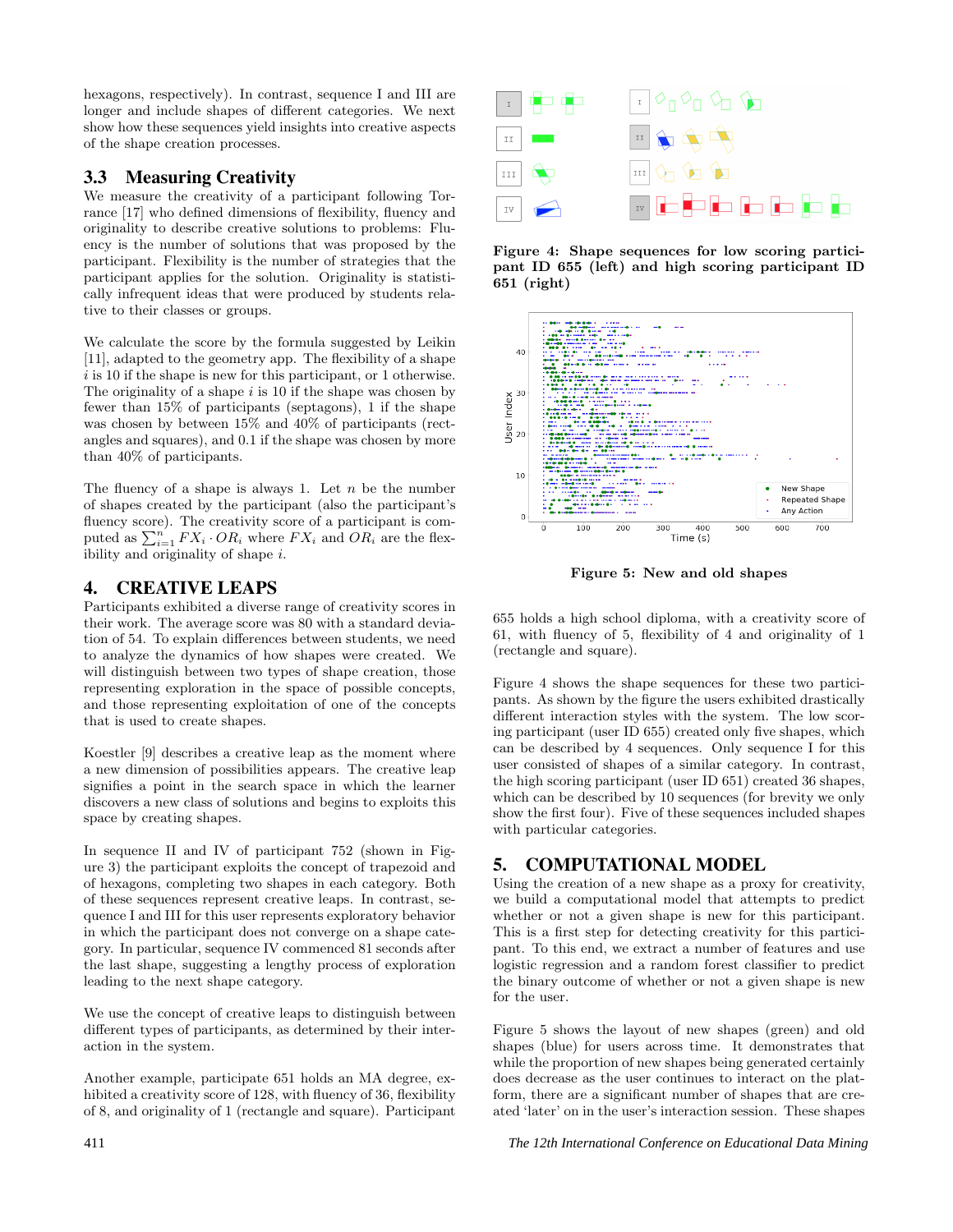

Figure 6: Plots showing the raw shape coordinates and the extracted actions from the database. Top is a resize action where both input rectangles are affected. Bottom is a rotation action to the second rectangle

are new to the user and can signify the commencement of a creative leap.

#### 5.1 Feature Extraction

The raw data represents individual coordinates of the two input rectangles where the user can rotate, translate and resize the two rectangles. We extract changes to these coordinates to represent the 5 actions that the user can perform on the system. Figure 6 shows the primary actions that a user can perform. The resize action affects both shapes simultaneously whereas the user can perform rotate and translate actions to each shape individually.

As a number of actions are preformed before a user submits a shape, we include the history of actions in the feature matrix considering a maximum of 15 actions before the shape was submitted; 95% of shapes were submitted with less than 15 steps. We aim to infer whether including the history of actions provides additional information to a model predicting the creation of a new shape. In other words, our goal is to determine if combinations of actions are predictive of a new shape and thus indicative of certain creative insights.

#### 5.2 Method

Given four feature sets, we use cross-validated logistic regression (LR) and random forest (RF) classification to predict the binary classification problem of whether or not the shape is new for the user. Other classification techniques were explored including support vector machines, boosted decision trees and naive Bayes classifiers but LR and RF were chosen for simplicity and the ease of interpretation into the parameter coefficients (or feature importance in the RF). Moreover, LR allows the application of an L1 sparsity regularizing parameter to induce sparsity in the feature space (thereby assisting inference). The available features are:

| Table 1: Different combinations of available features |
|-------------------------------------------------------|
| that the four feature sets used.                      |

| <b>Feature Set</b> | <b>Shape History</b> | <b>Action History</b> | <b>Aggregated Action</b><br>History |
|--------------------|----------------------|-----------------------|-------------------------------------|
| Feature set 1      |                      |                       |                                     |
| Feature set 2      |                      |                       |                                     |
| Feature set 3      |                      |                       |                                     |
| Feature set 4      |                      |                       |                                     |

- 1. Shape History. Counts of previously submitted shapes from the user for each of the 10 shape categories.
- 2. Action History. A one-hot encoded representation of actions in 15 previous steps leading into the shape creation. Following the actions shown in Figure 6 there were 3 possible actions (translate, rotate or resize) at each step. We further include a 'control' action that represents a recorded step but no action. This case might occur when the user does not interact with the shapes but rather interacts with a different UI element or possibly performs an administrative action such as submitting the shape. This creates 60 features in total for each instance.
- 3. Aggregated Action History. The sum of the Action History features across the 15 steps. This results in 4 additional features per instance describing the number of times each action was performed. For example, a vector  $(2, 3, 5, 5)$  corresponds to 2 translate, 3 rotate, 5 resize and 5 control actions (in any order).

The three sets of available features were aggregated in different combinations to provide four feature sets that were used for evaluation. Table 1 summarizes the different combinations that were used.

## 5.3 Results

Our goal was to determine if certain sequences

and/or combinations of actions are predictive of the user generating a new shape. Table 2 summarizes these results. We note that the Feature Set 3 provides a slight improvement over the baseline of Feature Set 1 for both LR and RF. Feature Set 4 with RF shows the greatest accuracy with a 2% increase over the baseline feature set. The results are reported from a 10 fold cross-validation but the predictive increase is not significant across the folds. The results suggest that the inclusion of the action data does assist slightly with the predictive performance of the model but we note the result is not conclusive. However, analyzing the feature weights of the LR for Feature Set 3 and the RF for Feature Set 4 is illuminating.

It is interesting to note that the RF model with the temporal features outperforms the LR on these same feature sets. Again, although the results are not significant they do suggest there is a more complex interaction of the action history of the user that might be predictive of the new shape creation. Further investigation into how sequences of actions might be indicative of the creation of a new shape (and thereby indicative of a creative leap) is needed to answer this question definitively.